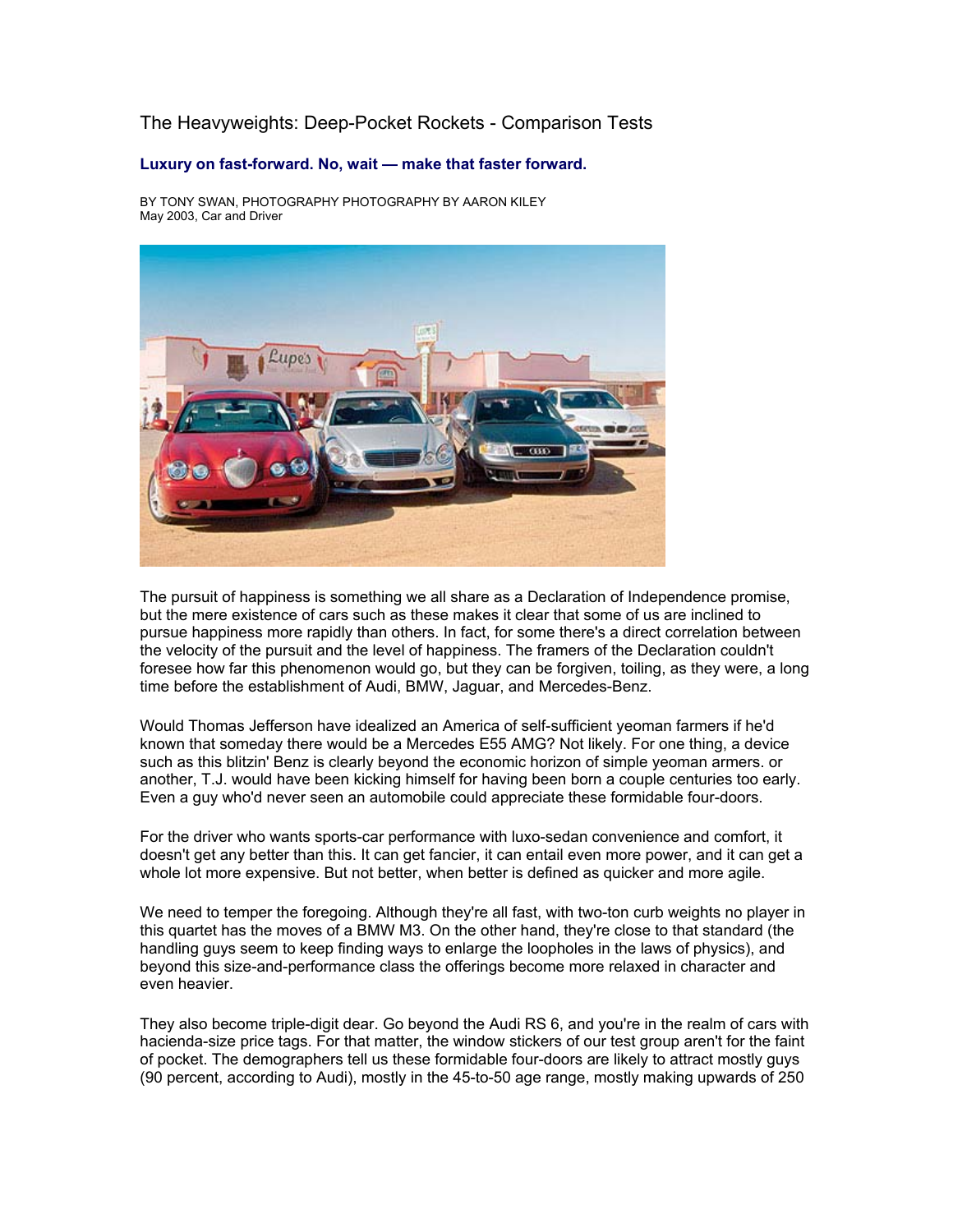large. Guys whose pockets are, if not Maybach bottomless, at least deep enough to indulge in lavish whims.

So before lighting the fuses, we spent some time speculating on what sort of driving priorities these guys might bring to the showroom. Would they want relentless rush? Speed is a common denominator here, but it's clear that some members of this classy cartel deliver more of it than others. Leather-clad hedonism augmented by symphonic sound systems? Another common denominator, but with only subtle variations. How about halfback agility? Significant distinctions on that front, for sure, but significant divisions within the test crew on its importance. And 600 miles of touring blitz amid the exotic cactus-clad landscape of southern Arizona didn't entirely resolve those divisions.

We were unanimous on one point, though. These sedans are seductive in the extreme—stylish, handsomely appointed, competent, and, as noted, capable of shrinking distances in a faster-thanaverage hurry. Much faster. Beyond that, the distinctions get to be pretty subjective.

You may recall we've visited this category before ("Battle of the Best," March 2000). In that test, the then-new M5 squared off against a Jaguar XJR and a Mercedes E55 AMG.

How quickly things change. The M5 goes from youthful phenom to seasoned veteran, facing fresh challengers from Audi, Jaguar, and Mercedes, and the horsepower standards have escalated by a bunch. Three years ago the Bimmer's 4.9-liter DOHC 32-valve V-8 made it the power player of the supersedan pack. This time around, the same car comes to the starting grid with the second-lowest horsepower rating (394 versus the Jag's 390) and the lowest torque numbers. The E55 AMG, meanwhile, has been made over and enters the fray with eye-widening output from its supercharged 5.4-liter V-8—469 horsepower and 516 pound-feet of torque, a huge uptick from the 349 horsepower and 391 pound-feet of its naturally aspirated predecessor. Audi's entry is only slightly less potent. Clearly, the ante has gone up in this thoroughbred sweepstakes. So, who holds the winning ticket now? Only one way to find out.

### **Fourth Place Jaguar S-type R**



The numbers tell much of the story here. Our arrest-me-red S-type R sprinted to 60 mph in 5.4 seconds and cruised through the quarter-mile in 13.8 seconds at 103 mph—pretty much what Jaguar forecasts for this car. These results don't exactly fall into the realm of somnambulism, but in this group they do fall into the also-ran category.

How important is that to you? If the answer is "not very," then you're the guy Jaguar's product development people had in mind when they penciled in this car's persona. The idea, according to Jaguar, was to create a refined four-door that would pack enough power to set it apart from the more mundane luxo-sports-sedan offerings of, say, Lexus, Infiniti, and Cadillac.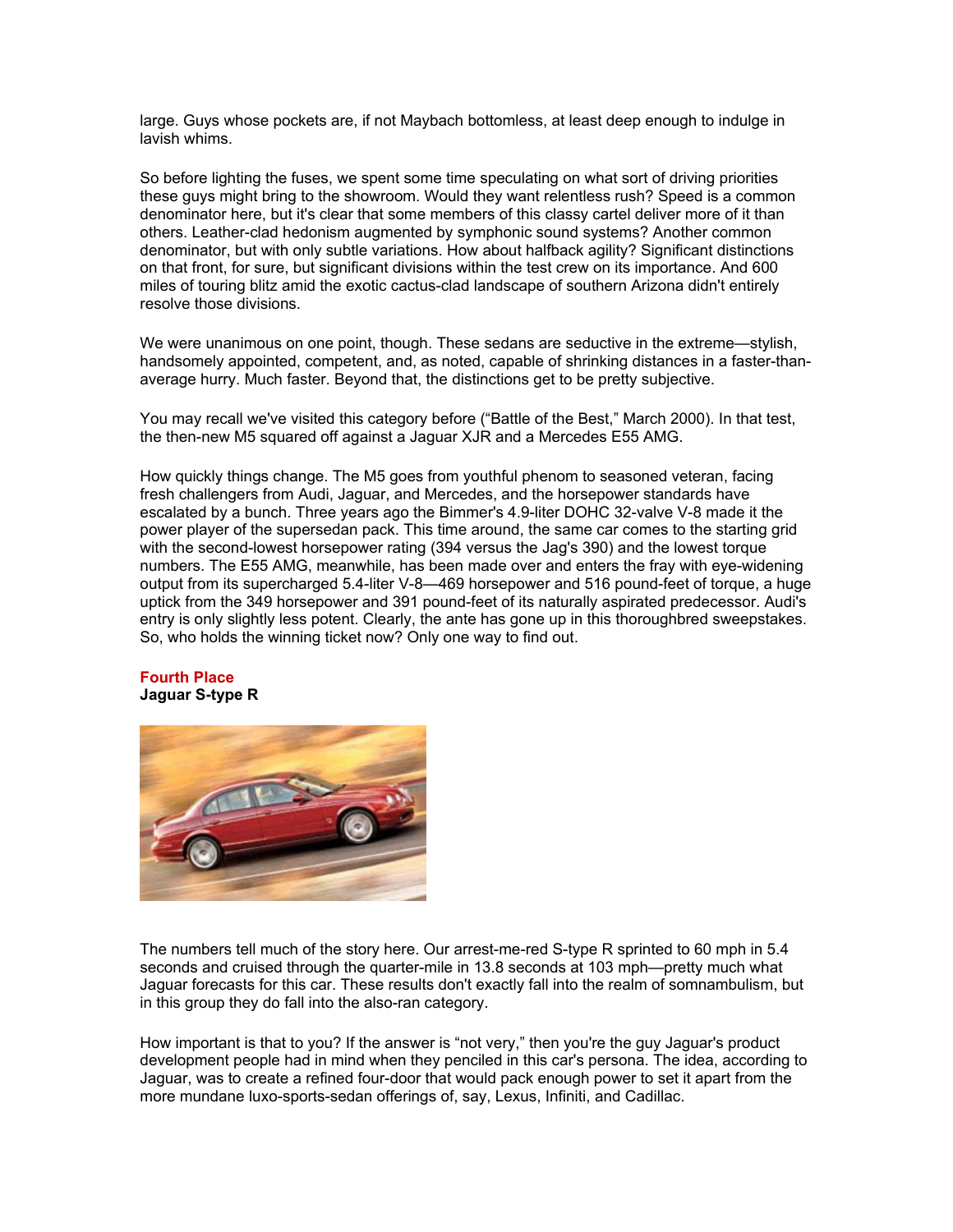They most emphatically did not set out, they will tell you, to create a head-on challenger to the BMW M5.

We'd say the development team hit its target. The S-type R eschews the gunfighter reflexes of a hard-edged supersedan such as the M5 in favor of a smoother ride, elevated elegance, and a more laid-back approach to fast touring.

How the team got there, though, is a little mystifying. A key point of distinction between the S-type R and the S-type 4.2 is an Eaton supercharger force-feeding the intake system of the 4.2-liter DOHC 32-valve aluminum V-8. Running at max boost—13.1 psi—the blower bumps output from the naturally aspirated engine's 294 horsepower and 303 pound-feet of torque to 390 horsepower and 399 pound-feet.

Those are fairly robust numbers, but having achieved the extra grunt, the engineers seemingly set out to make sure the engine couldn't feed all that power into the drivetrain in big, hard-todigest lumps. The engine-control program upshifts a little short of the 6250-rpm power peak, particularly in the lower gears, and the shifts are heavily damped—mustn't have lumpy shifting, y'know. And even though the six-speed automatic is exemplary in its smooth operation, it's no ally of haste, controlled, as it is, through Jaguar's traditional J-gate shifter. So the R's specifications are belied by its straight-ahead performance.

The Jag's handling is similarly constrained, but here the distinction is more subtle. Although tuned for supple ride quality, the S-type R hasn't entirely abandoned the art of transient response. It surprised us with the best lane-change time, despite developing the least grip on the skidpad, and it was willing—if not always able—to keep up on serpentine byways. Braking was also respectable, on a par with all but the BMW at the test track, although there were reports of mild fade on mountain roads.

If the Jag wasn't always up to the pace of the rest of the pack, it got solid marks in other categories. Its handsome interior was the only one to offer a real color scheme, its passing performance was brisk, and the refined whine of its supercharger made drivers look for reasons to tromp on the gas.

Most enticing of all, the Jag delivers its muted supersedan message for some 10 grand less than anything else in this showdown. If absolute haste isn't an issue, that price makes the S-type R hard to ignore.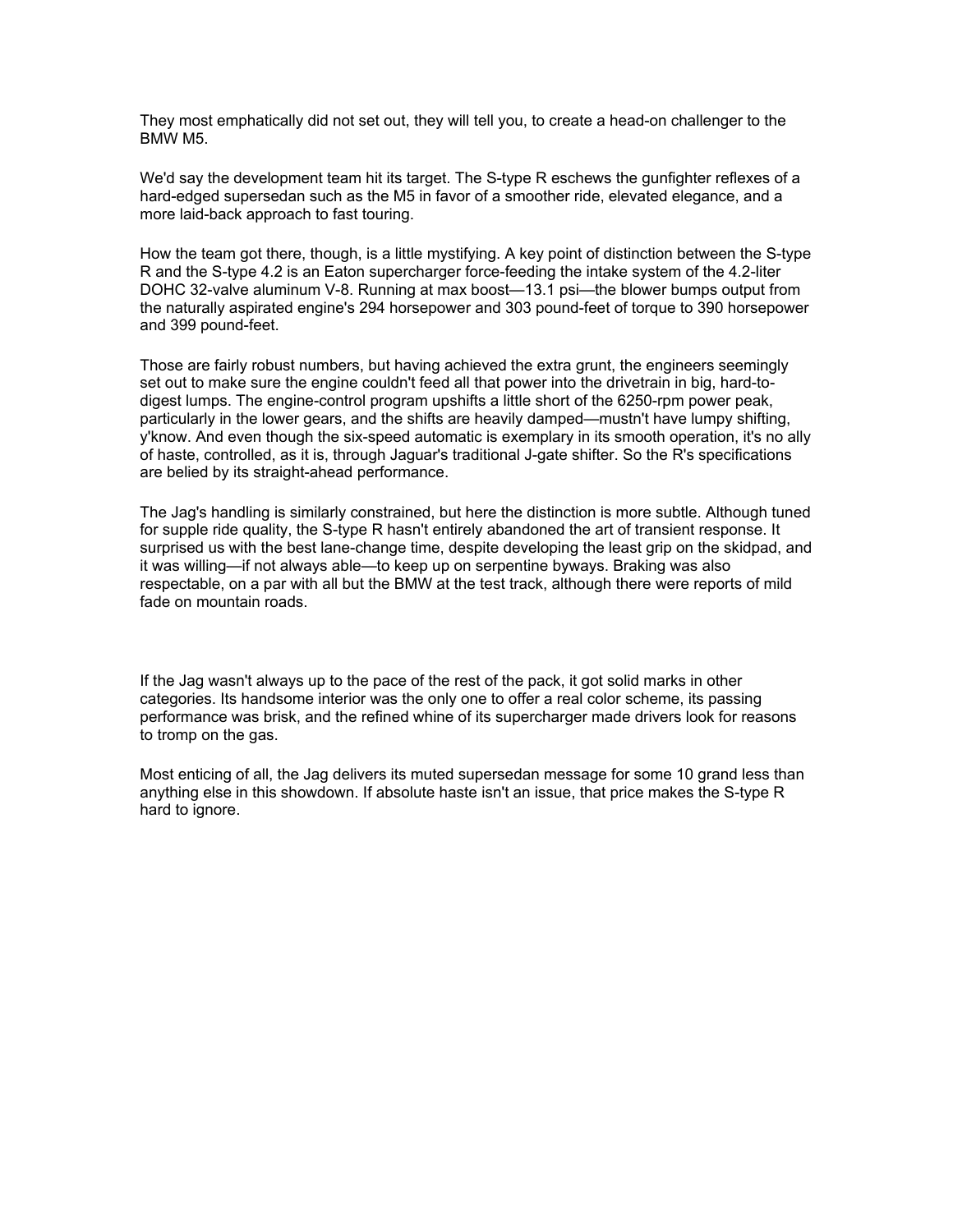#### **Third Place Mercedes-Benz E55 AMG**



Three years ago, the E55 was outpaced by the M5 in every standing-start acceleration category, as well as the lane-change test and Nelson Ledges racetrack lap times. The E55 had to plead no contest.

Flash forward to '03: an all-new E-class, which prevailed in our most recent comparison of midlux sedans ("The Magnificent Not-Quites," March 2003) and an all-new AMG derivative. No danger of playing second fiddle to the BMW in the sprints this time.

Propelled by the same supercharged 5.4-liter SOHC 24-valve V-8 employed in the SL55 AMG, albeit with a little less horsepower, it's even faster than the SL55 we tested last November, clocking 0 to 60 in 4.3 seconds, 0 to 100 in 9.9, 0 to 150 in 24.5, and the quarter in 12.5 seconds at 116 mph. That's quicker than anything else in this roundup—quicker, in fact, than any production sedan we've ever tested. Sports-car quick. The last Corvette Z06 we tested (December 2001) hit 60 mph in 4.0 seconds, 100 in 9.2, and 150 in 24.1, and it covered the quarter in 12.4 seconds at 116 mph.

The E55's torque reserves seem bottomless, peaking at just 2650 rpm and staying there until shortly after noon. An electromagnetic clutch reduces supercharger parasitic losses when the driver isn't calling for max thrust, but tromp that pedal at almost any speed, and the Benz squashes its occupants into the beautifully contoured seatbacks.

Clearly, this is a much different animal than its predecessor. Ride quality hasn't suffered much, thanks to the three-way-adjustable Airmatic DC suspension, but the seductive omnipresence of so much brute force gives the new Benz a bad-boy dimension that was previously absent.

Still, as irresistible as it is as a highway missile, the E55 had just enough quirks to leave it one point behind the BMW in the voting. There's the issue of mass. At 4237 pounds, the E55 was the porker of this foursome, heavier than the all-wheel-drive RS 6 and 472 pounds heavier than the previous E55. The extra bulk didn't hamper its straight-ahead prowess, but it was a handicap in quick directional changes, and it didn't help in the braking department, either. Despite eight-piston calipers gripping each king-size front rotor, the Benz needed 173 feet to stop from 70 mph, fourth best of four and 12 more feet than the Y2K E55.

There was another brake issue, one we've noted before. The Mercedes brake-assist program makes it just flat impossible to be smooth with the binders, particularly at higher speeds. It never sleeps, and the result is a lot of lurch and lunge as the system reads the driver's activities and applies its own interpretation of what the brakes should be doing.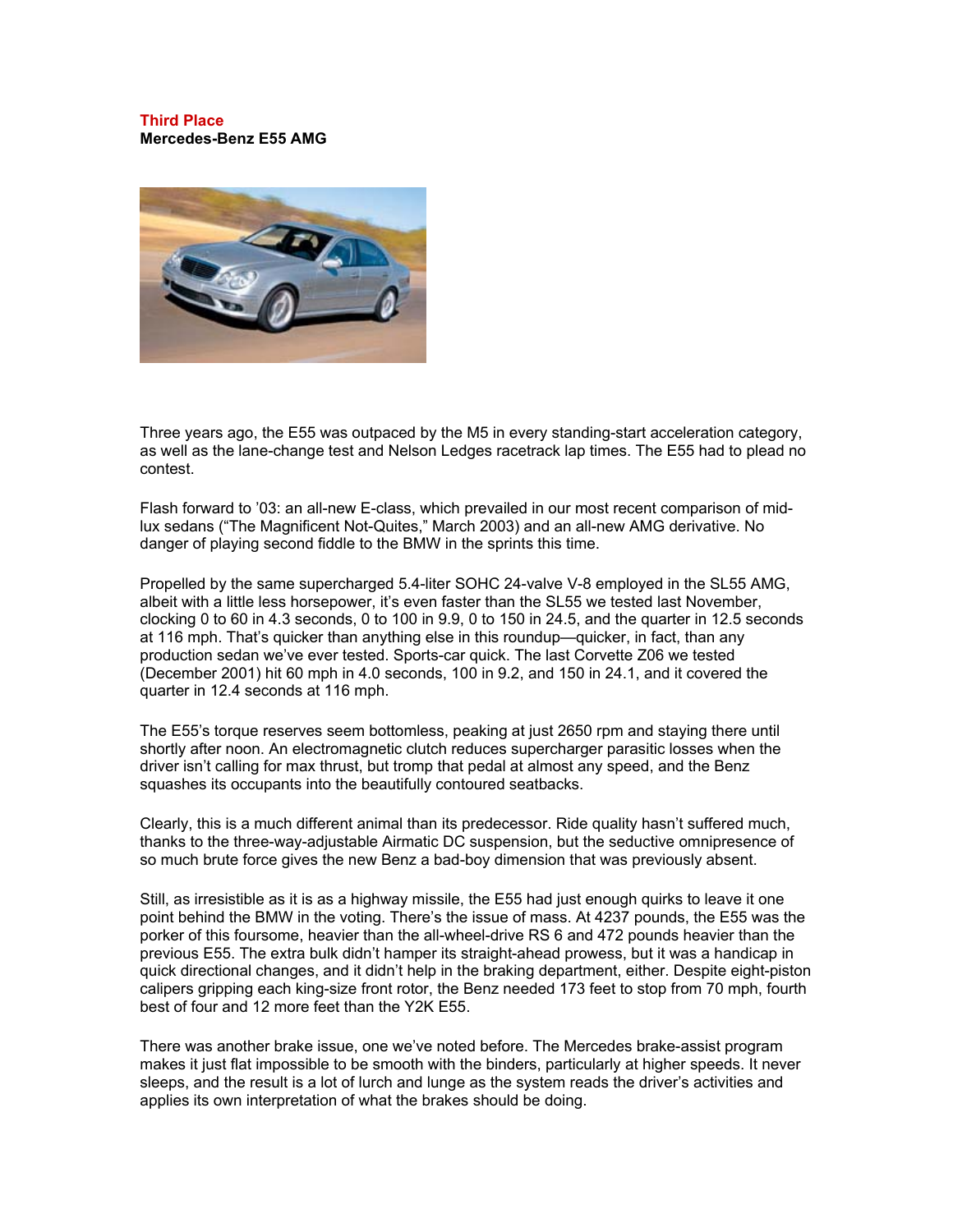The steering-assist program is similar, changing effort from near zero to heavy in a blink without delivering a corresponding increase in feel. That can be disconcerting in a car that gets a little frisky at the limits of its substantial adhesion. With all the stability-control enhancements switched off, the E55 was more willing to wag its tail than the others, accounting for its last-place performance in the lane change. In high-speed corners and fast transitions, both the BMW and the Audi inspired more confidence.

"Finesse isn't really part of its game," wrote one tester.

Still, the E55's visceral appeal is undeniable, and with its load of standard luxury features, it's a good value. For the guy who wants the fastest four-door on the block, the Benz simply can't be beat, for any money.



#### **Second Place BMW M5**

In 2000, we called this car "the most desirable sedan in the world," something that's still pretty much true today. Pretty much.

Make no mistake, on a stretch of winding road with lots of low-speed switchbacks, the M5 is still the most athletic player in this quartet. Although it's only slightly lighter than its rivals, less is more when it comes to quick maneuvers, and the M5's modestly lower mass is augmented by the best weight distribution in the group—52.2/47.8 percent, front to rear. It all adds up to a two-tonner that doesn't mind being tossed around a bit, provided the stability control is switched off beforehand. When that system is active, it intervenes at the first hint of a slide, and it intervenes emphatically. The same electronic overreaction is programmed into the E55's systems, and in contrast to Audi's high-threshold approach, we think it's overdone, like a mother snatching her child back from the brink of a chasm when in fact he's standing on a curb. Lighten up, dudes.

Another area where the M5 continues to hold an edge over its challengers is in braking. All four of these cars have powerful brake systems—big vented front rotors squeezed by multipiston calipers—with anti-lock brakes standard—but the M5 turned in the best stopping distance from 70 mph, the only car under 170 feet. Pedal feel was excellent, and fade was a non-factor, even in hard mountain driving.

And of course the Bimmer was the only supersedan equipped with a manual transmission. Automatics are swell in urban traffic, and some offer a pretty good approximation of manual control—the E55's five-speed is a good example. But there is still nothing to rival the sense of involvement that goes with shifting for yourself, and the M5's six-speed does an excellent job of keeping the 4.9-liter V-8 in the sweet part of its power band.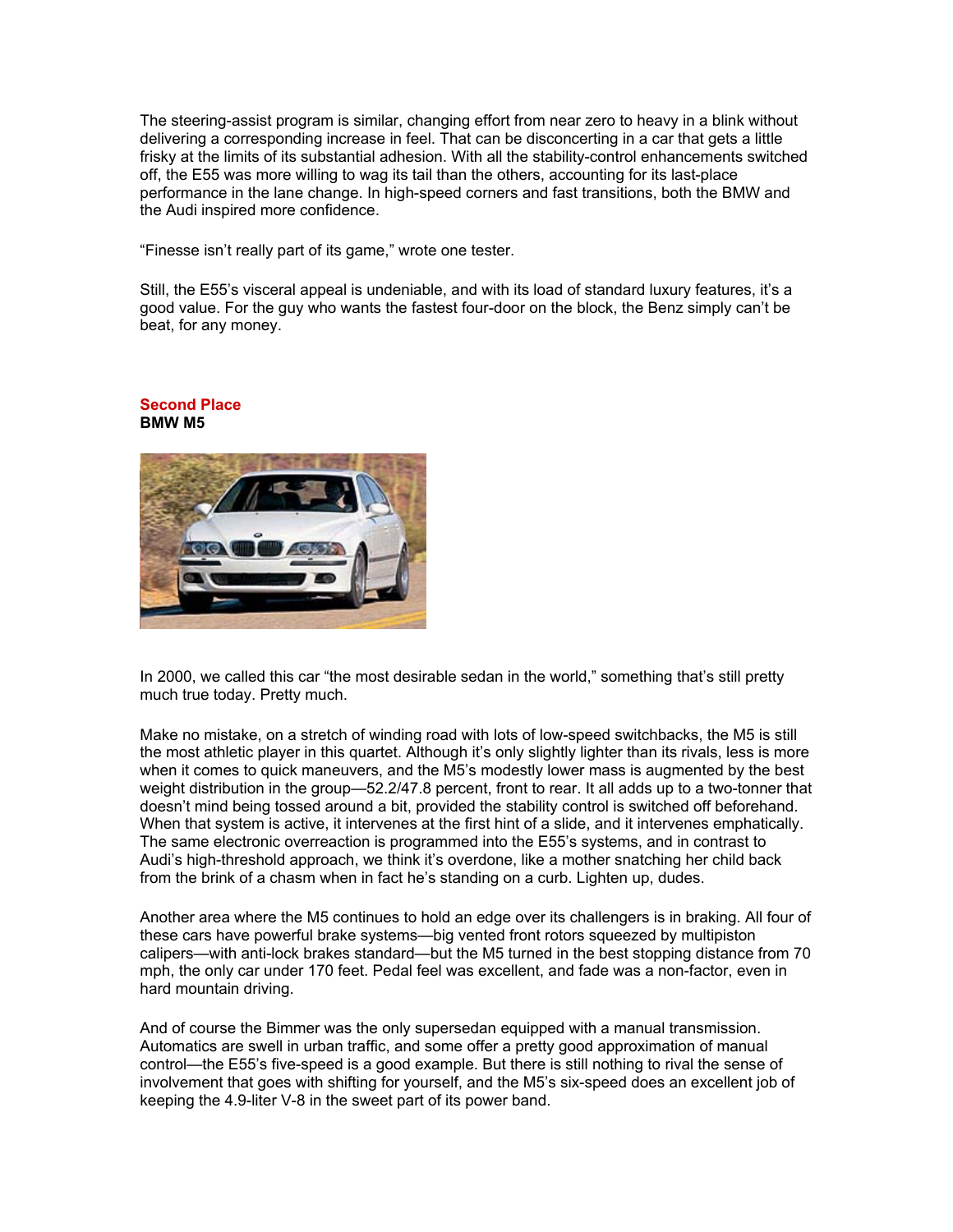Staying in the heart of the power band was more important for the M5 this time around than three years ago, when it was hard to imagine 400 horsepower might not be enough. But that was the case in this encounter. The Bimmer was third to 60 mph at 4.9 seconds and third in the quartermile, 13.4 seconds at 108 mph. And even though the M5 began to gain on the Audi when speeds crept above 130 mph, it couldn't touch the Benz. Just as in the old "Hot Rod Lincoln" rockabilly tune, "by then the taillight was all you could see."

Besides the M5's power disparity—remember, we're talking relativity here—there were a few other niggles. For example, although we preferred the BMW's manual transmission (the only gearbox offered) to any of the automatics, there were logbook comments criticizing its overly long shift throws and slow engagements. The M5's body roll also drew some carping, and the recirculating-ball steering had a bit too much power assist for optimal feel.

Inside, the M5's dashboard is dated, the upper portion of the major gauges can be obscured by the bridge-cable wheel rim in certain driving positions, and its rear seat measures up as a bit confined versus that in the roomier RS 6.

Do you perceive a serious shortfall in the foregoing? Neither did we, really. With its understated muscularity and sweet lines, the M5 is still a handsome piece, even though the current 5-series is now seven years old and counting down to a major makeover for 2004. Just as important, the M5 also continues to be a treat for the driver who wants his luxury augmented by mega-performance.

But it's no longer the outright champ of the supersedan decathlon.



#### **First Place Audi RS 6**

One of the time-honored rationales for corporate motorsports programs is technology transfer, in which systems developed and tested in racing cars find their way into street models. Thus, Audi presents the RS 6 as a legacy of the all-conquering R8 racers, winners of the 24-hour Le Mans race in 2000, '01, and '02. That's a stretch. Aside from its turbo V-8, the RS 6 has as much in common with the R8 as it does with the Graf Zeppelin. But if that's Audi's story, it's okay with us, because the RS 6 goes way beyond okay.

We should also acknowledge where it doesn't go: It doesn't go faster than the E55. With twin turbos and intercoolers, this is the most potent iteration of Audi's 4.2-liter DOHC 40-valve V-8— 450 horsepower, 415 pound-feet of torque. The torque is particularly impressive. It's all on tap by 1950 rpm—barely off idle—and it continues at peak output all the way to 5700 rpm, a curve similar to the topography of southeast Michigan, i.e., broad and flat.